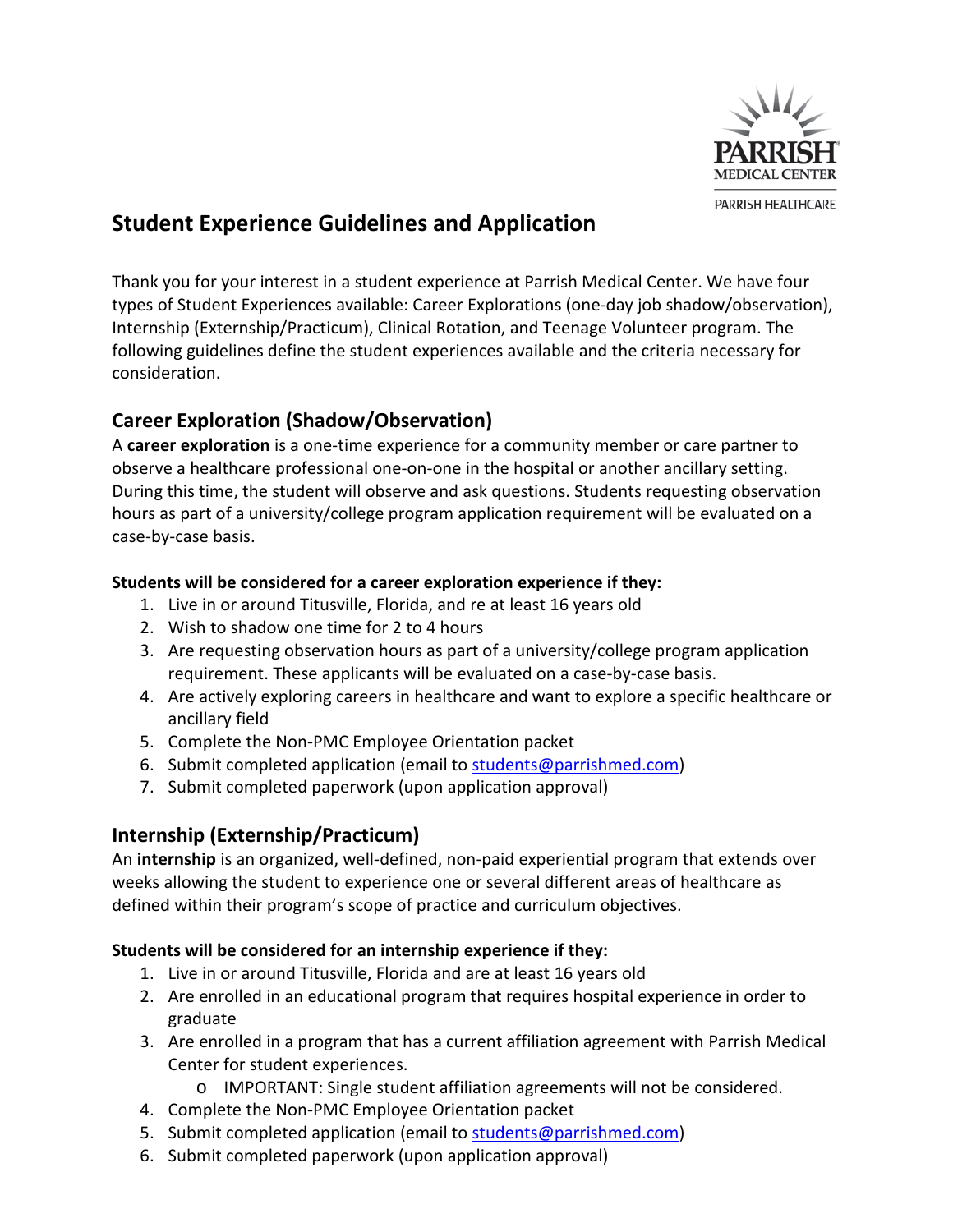

## **Clinical Rotation**

A **clinical rotation** is an organized, well-defined, experiential program that extends over weeks allowing the student hands-on experience in one area of healthcare (i.e. Nursing, Phlebotomy, Diagnostic Imaging, EMT/Paramedic, Surgical Scrub Technologist, etc.). Clinical rotation placements are arranged directly between the educational institution and PMC.

### **Students will be considered for a clinical rotation experience if they:**

- 1. Live in or around Titusville, Florida, and are at least 16 years old
- 2. Are enrolled in an educational program that requires hospital experience in order to graduate
- 3. Are enrolled in a program that has a current affiliation agreement with Parrish Medical Center for student experiences.
	- a. IMPORTANT: Single student affiliation agreements will not be considered.
- 4. Complete the Non-PMC Employee Orientation packet
- 5. Submit completed paperwork

#### **Note**

- Applications will be reviewed for accuracy and completeness. Application does not guarantee acceptance.
- Parrish Medical Center has contracts with colleges throughout the local area to support curriculum requirements for their specified programs of study/students.

## **Teenage Volunteer Program**

The PMC Auxiliary devotes time and talent to working with our patients, families and hospital staff. Auxiliary members are teens and adults with diverse backgrounds and skills. For information or an application to become a student (teenage) volunteer, call 321-268-6111, ext. 7183.